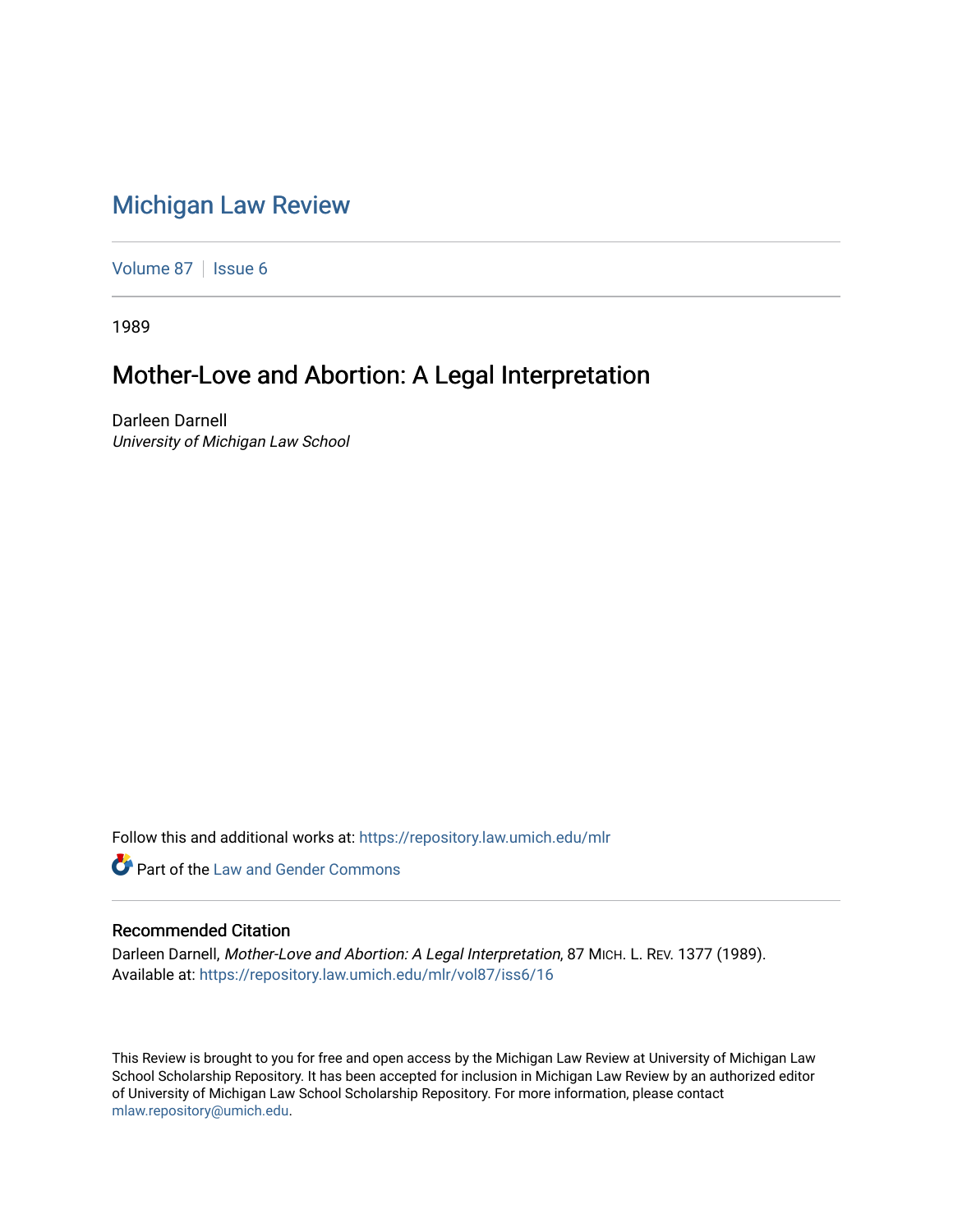MOTHER-LOVE AND ABORTION: A LEGAL INTERPRETATION. By *Robert D. Goldstein.* Berkeley: University of California Press. 1988. Pp. xii, 240. \$19.95.

All human life on the planet is born of woman. The one unifying, incontrovertible experience shared by all women and men is that months-long period we spent unfolding inside a woman's body. Because young humans remain dependent upon nurture for a much longer period than other mammals, ... most of us first know both love and disappointment, power and tenderness, in the person of a woman. <sup>1</sup>

Mothers are at the center of Robert D. Goldstein's2 book, *Mother-Love and Abortion.* Goldstein's premise is that the symbiotic unit of mother and fetus — what he calls the "dyad" — is central to the abortion decision because "the fetus and then infant, utterly and helplessly dependent, lacks an identity and existence apart from its relationship with the mothering one who chooses to care for it" (p. 2). The usual terms of the abortion debate, which describe the fetus and the woman as entirely separate,<sup>3</sup> ignore that fundamental relationship  $-$  and, by so doing, fail to explain adequately why one's rights should trump the other's.

Goldstein is anxious to set up an alternative to the individualistic rhetoric on both sides of the abortion debate because it "leads to a troubling denigration of mother-infant attachment" (p. 3). He seeks not only to restore proper respect for the mother-fetus relationship, but to provide a more satisfying justification for the pro-choice position, based on the premise that "[a]n abortion prohibition would ... constitute an exploitation of a woman's mother-love."4

2. Acting Professor of Law, University of California, Los Angeles.

3. P. 2. The classic example of a pro-choice argument based on the rhetoric of individual rights is that ofJudith Jarvis Thomson, which likens the pregnant mother to a kidnapped woman forced to be the life-support system for a dying world-class violinist. Thomson, *A Defense of Abortion,* 1 PHIL. & PUB. AFF. 47, 48-49 (1971). Anti-abortion advocates typically start from the premise that the fetus has a right to life and then argue for or against an abortion prohibition according to their theory of when, if ever, it is morally permissible for one person to take another's life. Thus, for example, some would deny abortion because of fetal innocence, even where the mother's life is in jeopardy, arguing that "the right to life protects a person so long as he is morally innocent of putting another's life at serious risk." P. 11. Others argue that it is morally permissible to preserve one's own life against those who would threaten it, however innocently (the fetus as "technical aggressor"). Pp. 11-12. As Goldstein points out, these sorts of arguments refer to the woman and fetus "as if they were living in two separate worlds — except that they inhabit the same space." P. 12.

4. P. x. The relevance and timeliness of Goldstein's inquiry are beyond question. The possibility that the Supreme Court will soon overturn or modify *Roe v. Wade* has increased even since Goldstein's book was published early in 1988. *See* Reproductive Health Services v. Webster, 851 F.2d 1071 (8th Cir. 1988), *cert granted,* 109 S. Ct. 780 (1989), *argued,* 57 U.S.L.W. 3736 (U.S. Apr. 26, 1989) (No. 88-605) (involving a Missouri statute, held unconstitutional in the lower

<sup>1.</sup> A. RICH, OF WOMAN BORN: MOTIIERHOOD AS EXPERIENCE AND INSTITUTION 11 (10th anniversary ed. 1986).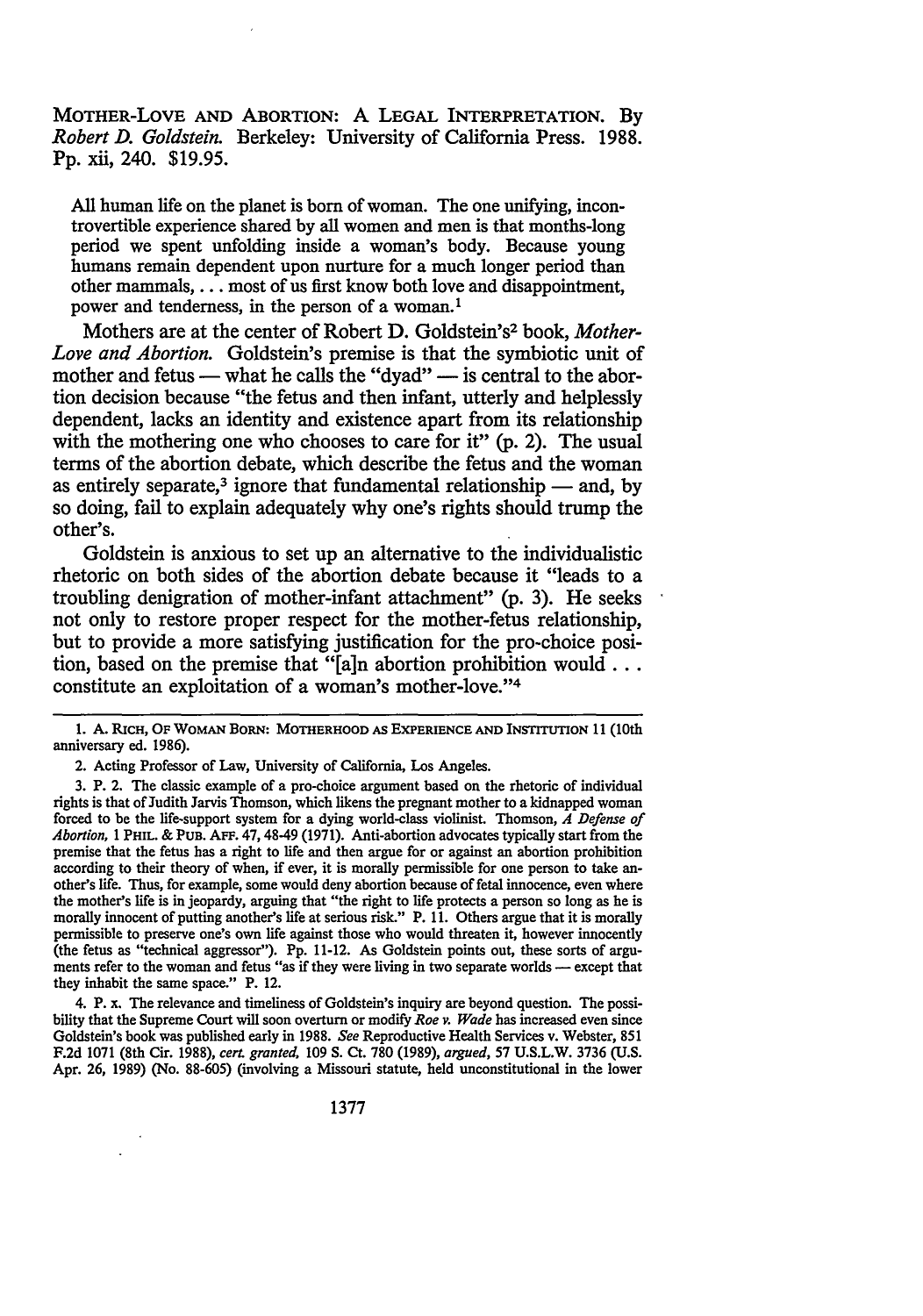Drawing from the insights of political philosophy, feminism, psychoanalysis, and infant development, Goldstein provides an absorbing account of the mother-fetus relationship and a persuasive alternative argument for abortion choice. His critique of the individual rights approach is utterly convincing. Unfortunately, in what seems an effort to depoliticize the abortion debate,<sup>5</sup> he lends anti-abortion advocates too much credibility and distances himself from some feminist arguments that would advance his position. While he devotes a good deal of energy to distinguishing his arguments from the rhetoric of individual rights, he shies away from direct confrontation with those who use the primacy of motherhood to argue *against* abortion choice. In failing to distinguish fully his own motherhood ideal from that of his antiabortion opponents, he leaves that ideal far too open to its destructive potential.

## I. A PRO-CHOICE ARGUMENT BASED ON MOTHER-LOVE

Goldstein begins with a discussion of the predominant terms of the philosophical and legal debate. According to Goldstein, the philosophical debate concerns two great questions: "When, if ever, does a fetus become a person and, accordingly, ... a bearer of a right to life?" and "To what does this right, if it exists, entitle the fetus?" (pp. 5-6).

Goldstein recounts various theories that purport to describe when a fetus becomes a person by relying on a number of psychological and biological milestones (pp. 6-10). He notes that the placenta, amniotic sac, and umbilical cord receive little attention in this literature, "as if the individualistic category of personhood directs the attention of regulator and deregulator alike away from fetal interconnectedness with the woman" (p. 10). Even when the interconnection is noted, the woman may be likened to a life-support machine for a critically ill patient, an analogy that "not only suppresses the woman's existence and autonomy, [but] misses the human offspring's indebtedness to and involvement with progenitors, an indebtedness not experienced toward machines" (p. 111 n.15).

As Goldstein rightly points out, it is the second question, regarding what entitlements accompany a fetal right to life, that has required more extensive attention from theorists. What duties does that right impose on the pregnant woman? Must she preserve the life of the fe-

courts, that severely restricts women's access to legal abortion). Further, whether or not *Roe* is overturned, the way we argue about abortion affects the way we talk about other issues involving mothers and children, especially as technology continually changes the legal landscape and drives the debate over the "rights" of the fetus, the role of the state, and the rights and obligations of pregnant women. *See* pp. viii-ix, 49-52, 165-68.

<sup>5.</sup> For example, Goldstein, "(t]o avoid the usual phrases," refers to anti-abortion advocates as "regulators" and to pro-choice advocates as "deregulators." P. I. He apparently means to distance himself from the heated rhetoric of the traditional debate, attributing the "lack of common ground" to a masking of shared reality. P. 2; *see also infra* text following note 22.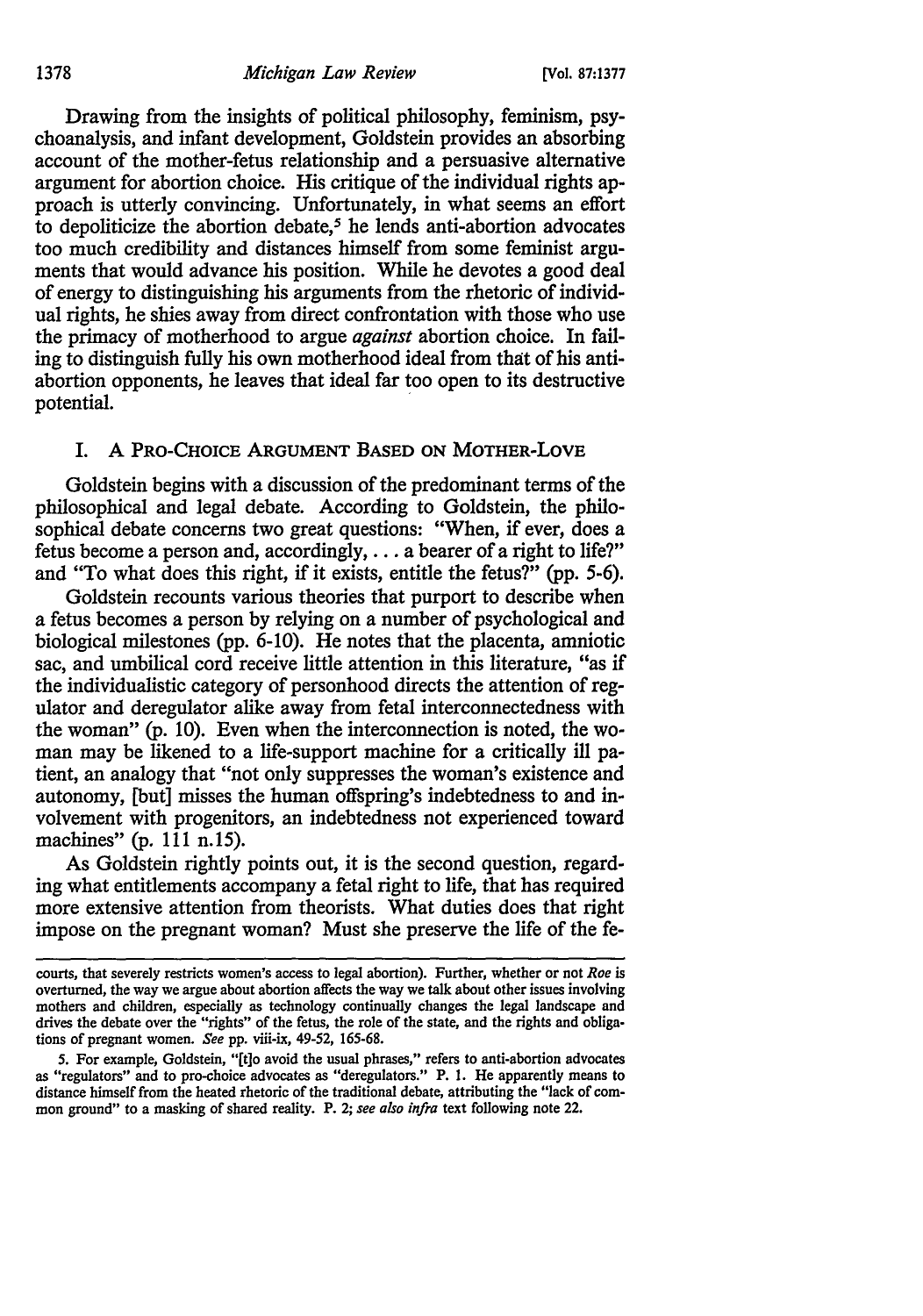tus at the expense of her own? Various theories of self-defense have been offered: Some argue that the moral innocence of the fetus precludes abortion even in defense of maternal life, while others view the fetus as a "technical aggressor" against whom self-defense is morally permissible6 or argue, under the doctrine of double effect, that the woman may incidentally bring about fetal death in a pure effort to save her own life (pp. 11-12). Others approach the problem from a different angle, focusing on whether the woman can be said to have a "good samaritan obligation" to the fetus. Some deny that a good samaritan obligation exists at all; 7 others derive the obligation from the woman's having engaged in sexual intercourse, thereby intentionally or negligently creating the conditions that placed the fetus in its dependent condition. 8 Finally, Goldstein briefly recounts the debate over various other proposed exceptions to an abortion prohibition, such as exceptions for incest, fetal abnormality, and poverty and other family conditions, along with the anti-abortion allegation that women typically have abortions for inconsequential reasons (pp. 18-19).

Goldstein finds this last claim implausible and, more important, notes that "where a woman offers what appears to some as a trivial explanation, she is simultaneously expressing one of the weightiest of reasons: she does not love the potential within" (p. 19). Here is early reinforcement of an important contrast between his view and those of traditional advocates: Goldstein places primary importance on the mother-fetus relationship and, especially, the commitment that relationship requires from the mother, while traditional arguments describe a zero-sum game in which the mother's and fetus' rights are in mortal combat.

Much current legal analysis reflects this atomistic reasoning, although the *Roe v. Wade*<sup>9</sup> regime of choice pits the woman's rights not against fetal rights directly but against the *state's* interest in the potential life of the fetus. The controversy over *Roe* centers on the Court's finding that the state's interest is insufficient to trump the woman's fundamental privacy interest until fetal viability.10 Justice Sandra Day O'Connor's criticism of *Roe,* in particular, has focused on the shortcomings of the trimester approach.<sup>11</sup> That approach, according

11. *See* City of Akron v. Akron Center for Reproductive Health, Inc., 462 U.S. 416, 452

<sup>6.</sup> *See supra* note 3.

<sup>7.</sup> Thomson supports this argument by noting that "no state in this country [compels] any man •.. by Jaw to be even a Minimally Decent Samaritan to any person •... " Thomson, *supra*  note 3, at 63.

<sup>8.</sup> Pp. 12-18. Those arguing for a rape exception counter that no obligation exists where the woman has not voluntarily undertaken the responsibilities resulting from intercourse.

<sup>9. 410</sup> U.S. 113 (1973).

<sup>10.</sup> P. 23. For synopses of the criticisms of *Roe,* see G. GUNTHER, CoNSTITUTIONAL LAW 517-49 (11th ed. 1985); G. GUNTHER, CoNSTITUTIONAL LAW 119-22 (F. Schauer rev. 11th ed. Supp. 1988); W. LoCKHART, Y. KAMISAR, J. CHOPER & S. SHIFFRIN, CoNSTITUTIONAL LAW 483-508 (1986). <sup>&</sup>gt;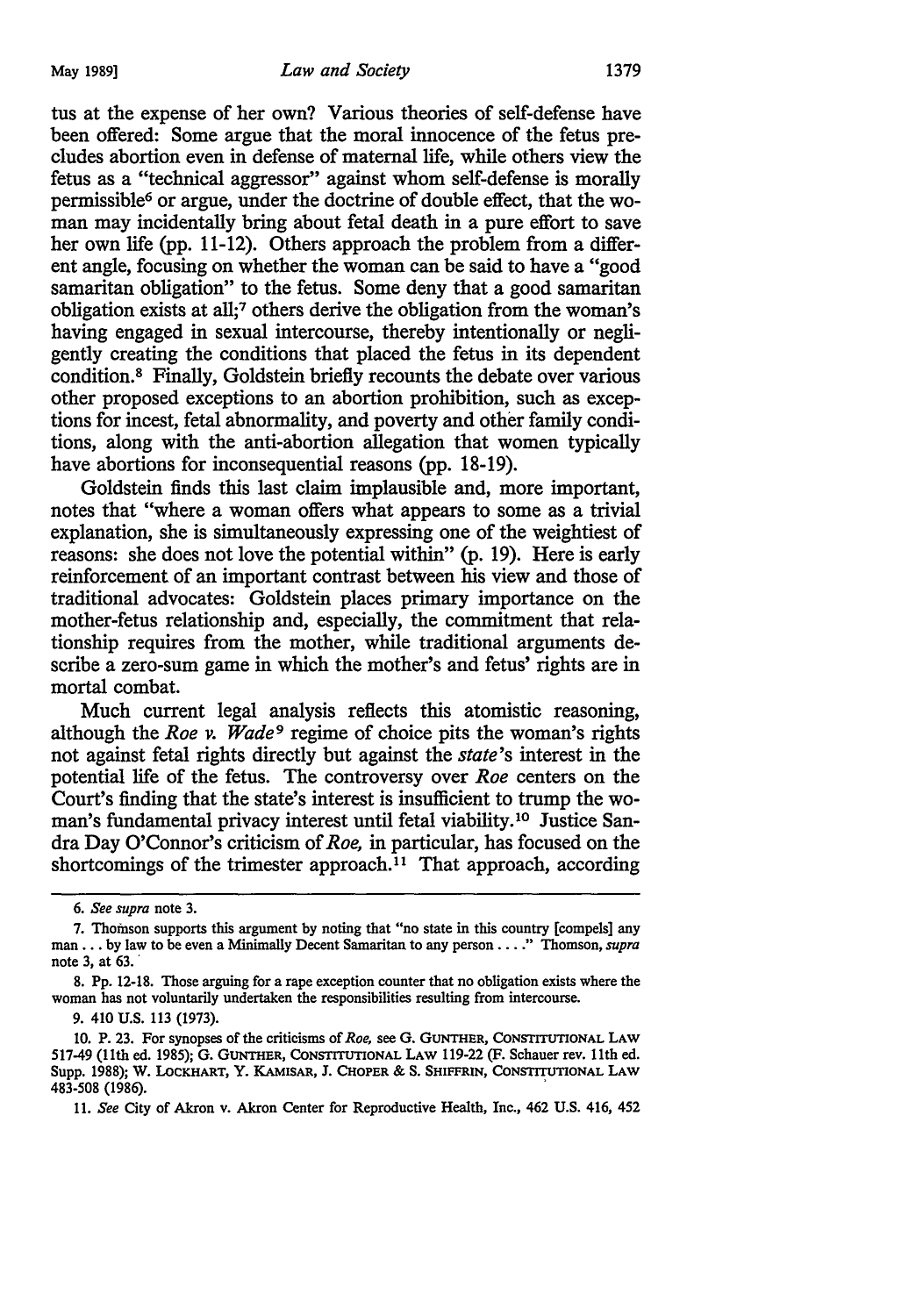to Justice O'Connor, is "on a collision course with itself"<sup>12</sup> because of technological developments that are gradually moving the date of viability back into the second trimester. O'Connor appears to believe that the impending collapse of the trimester approach will erode *Roe's*  balancing of interests altogether: she argues that the viability approach was arbitrary to begin with, and that there is no logical point other than the beginning of pregnancy at which to assume that the state's interest in fetal life becomes compelling. 13

Goldstein finds the potential results of O'Connor's approach quite troubling. If the state interest were to be deemed compelling at conception, the state could regulate abortion throughout pregnancy subject only to the minimal requirement that regulations bear a rational relationship to protecting potential life (pp. 26-27). O'Connor, he believes, might even accept a return to the *pre-Roe* days of an absolute abortion prohibition, "[with] that former regime's exceedingly troubling procedural and equality problems" (pp. 27-28). Most disturbing to Goldstein is the prospect that "if technology were to eclipse *Roe's*  trimester system, it could ... create the conditions ... for a regime not of abortion but of elective separation and fetal incubation in the hospital," a regime which the commentary on *Roe* increasingly sees as an alternative. 14 Goldstein's desire to avoid this "technological nightmare" (p. 31), with its attendant prospects for denigrating mother-fetus attachment, fuels his efforts to find an alternative justification for abortion choice.

Goldstein attempts to replace the rights-based categories of traditional abortion rhetoric with an approach that adequately accounts for "the constitutive attachments within and through which fetuses become ... rights-bearing citizens" (p. 34). He places this effort in the context of recent work by political philosophers, feminists, and developmental psychologists who have attempted to "locate the person within his or her relationships in a preexisting community" (p. 34). The mother-and-fetus dyad is the "primary community" here, and

12. *Akron,* 462 U.S. at 458.

13. 462 U.S. at 461. In light of a comprehensive review of the medical literature (pp. 24-26, 129-38), Goldstein refutes O'Connor's conclusions as "overly eager and unappreciative of the biological limitations on the current technology"; his reading of this literature suggests that *"Roe's* trimester scheme remains robust." P. 25. Even assuming that O'Connor's factual assumptions someday prove correct, most abortion decisions made today (usually in the first tri· mester) would continue to be protected. P. 26. Moreover, Goldstein sees the trimester approach as more functionally than factually correct: it is simply "a convenient way to think about the outcome of the balance that *Roe* struck" (p. 138 n.64) between the state's interest in fetal life and the woman's right to a reasonable period of choice. *See infra* note 20 and accompanying text.

14. Pp. 29-30. Goldstein cites, for example, the following commentaries: G. CALABRESI, IDEALS, BELIEFS, ATITTIJDES, AND THE LAW: PRIVATE LAW PERSPECTIVES ON A PUBLIC LAW PROBLEM 113, 198-99 n.396 (1985); B. NATHANSON & R. OSTLING, ABORTING AMERICA 282-83 (1979); Tribe, *Structural Due Process,* 10 HARV. C.R.-C.L. L. REV. 269, 297-98 (1975).

<sup>(1983) (</sup>O'Connor, J., dissenting); Thornburgh v. American College of Obstetricians & Gynecol· ogists, 476 U.S. 747, 814 (1986) (O'Connor, J., dissenting).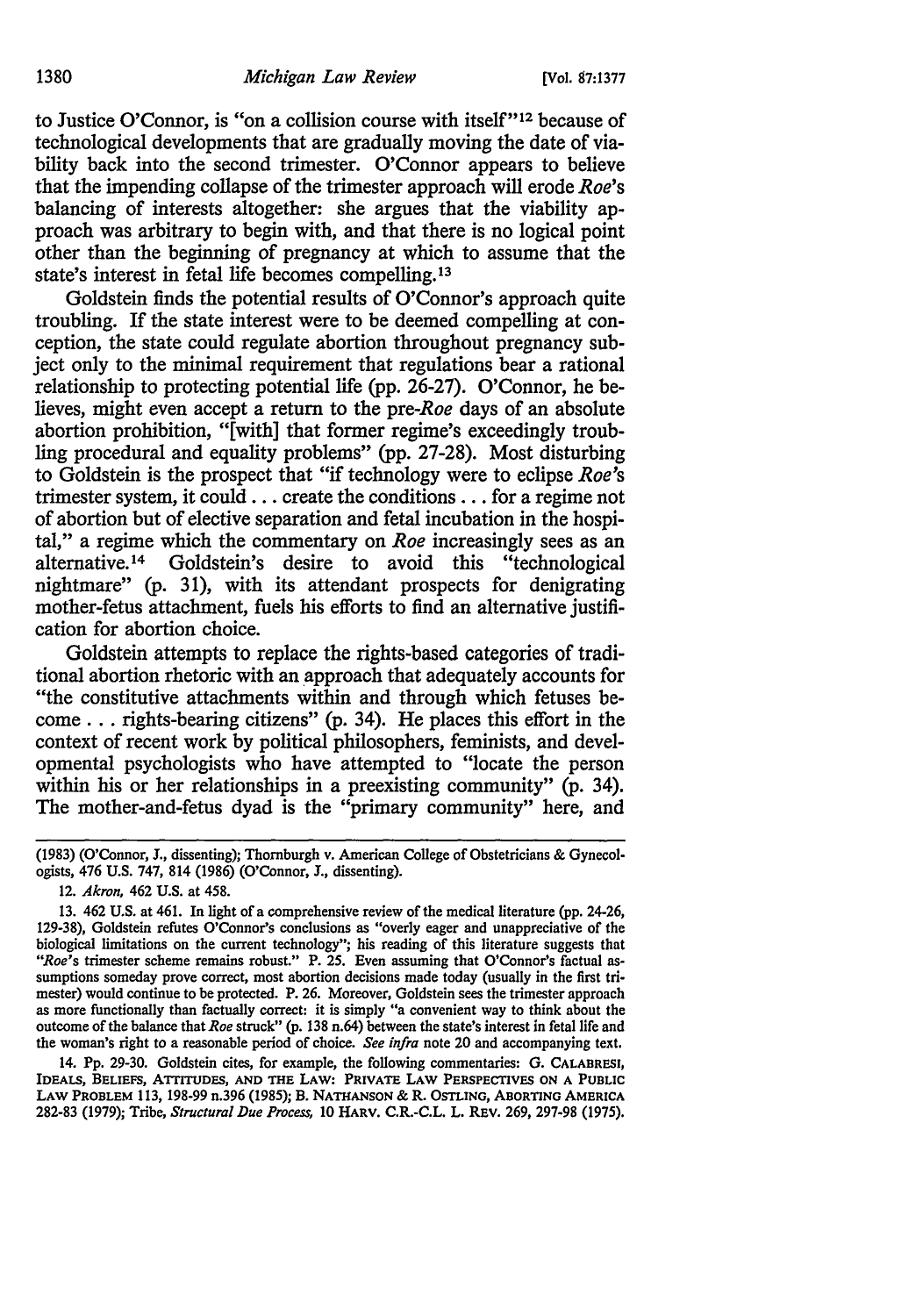Goldstein attempts to describe the mother and fetus in relation to each other15 and to the larger communities with which they interact.16

Unlike any other kind of interdependence that law might recognize, "respect for the nature of the fetus-infant requires recognition of the dyadic unit of which it is a fused part" (p. 54). The fetus needs more than "privacy," "the right of the individual to be let alone";<sup>17</sup> it needs "a personal and prolonged devotion of care amounting to love" (p. 54). And the law of abortion choice, according to Goldstein, is not about the right of the woman herself to be let alone, or simply a matter of bodily autonomy; it protects "the right to determine whether she will enter into a physical and emotional symbiosis with the fetus-infant and, more generally, into a love relationship of parenting."18

The state interest in regulating abortion has generally been defined as an interest in protecting potential life. But Goldstein wisely encourages serious thinking about the nature of that interest: Is it the kind of interest that the government can further through coercion? Through divorce restrictions, the state formerly compelled people to stay married, although it could not compel husbands and wives to love each other (pp. 57-58). But putting aside the inhumanity of forcing people to stay in personal relationships, unhappy husbands and wives can survive without love by finding nurturance elsewhere; as Goldstein notes, infants do not have such strength and flexibility. Without the care they need, they may grow weak in mind and body. Some may die, while others who appear to survive may suffer inside or grow up to "inflict the lovelessness of their origins on others" (p. 58).

The state "cannot assure the survival and growth of infants any more than it can command good poetry. There must be an intervening

17. Warren & Brandeis, *The Right to Privacy*, 4 HARV. L. REV. 193, 205 (1890).

18. P. 54; *cf.* p. 46 (the analyst's provision of primary love requires her "full consent and participation," while the patient "takes for granted the extreme efforts of the analyst to meet his needs").

<sup>15.</sup> In Goldstein's terms, this means exploring the fetus' dependence on the mother, as well as what the relationship requires of the mother: "[This] method must ... explain what maternity requires of a woman, and inquire into the conditions under which she may appropriately provide what is needed." P. 34; *see also* p. x. Goldstein is only partially successful at achieving this goal. *See infra* notes 43-58 and accompanying text.

<sup>16. &</sup>quot;Since membership in a family and citizenship in the state are determined primarily by who, having once been part of her same body, emerges from the womb of one of the women members, the questions of abortion and communal membership are closely linked." Pp. 34-35; *cf. supra* note 1 and accompanying text.

Goldstein derives his theory of the mother-fetus relationship from the object-relations school of psychoanalysis. He describes at length how the experience of treating severe pathologies led analysts to conclude that the child's first symbiotic relationship with its mother is essential to psychological health. Pp. 40-47, 149-62. In fact, for some patients, traditional psychotherapy is unavailing; the patient can only be reached by attempting to recreate in the analytic setting that earliest mother-infant relationship. Pp. 45-46. Goldstein's description of the analyst's provision of "primary love" (p. 46) is powerfully suggestive of the sacrifice of motherhood; he concludes that "[o]ur particular individuality exists because ..• some caregiver, sufficiently unambivalent, chose to care for us and merge with us and let us merge with her." P. 47 (footnote omitted).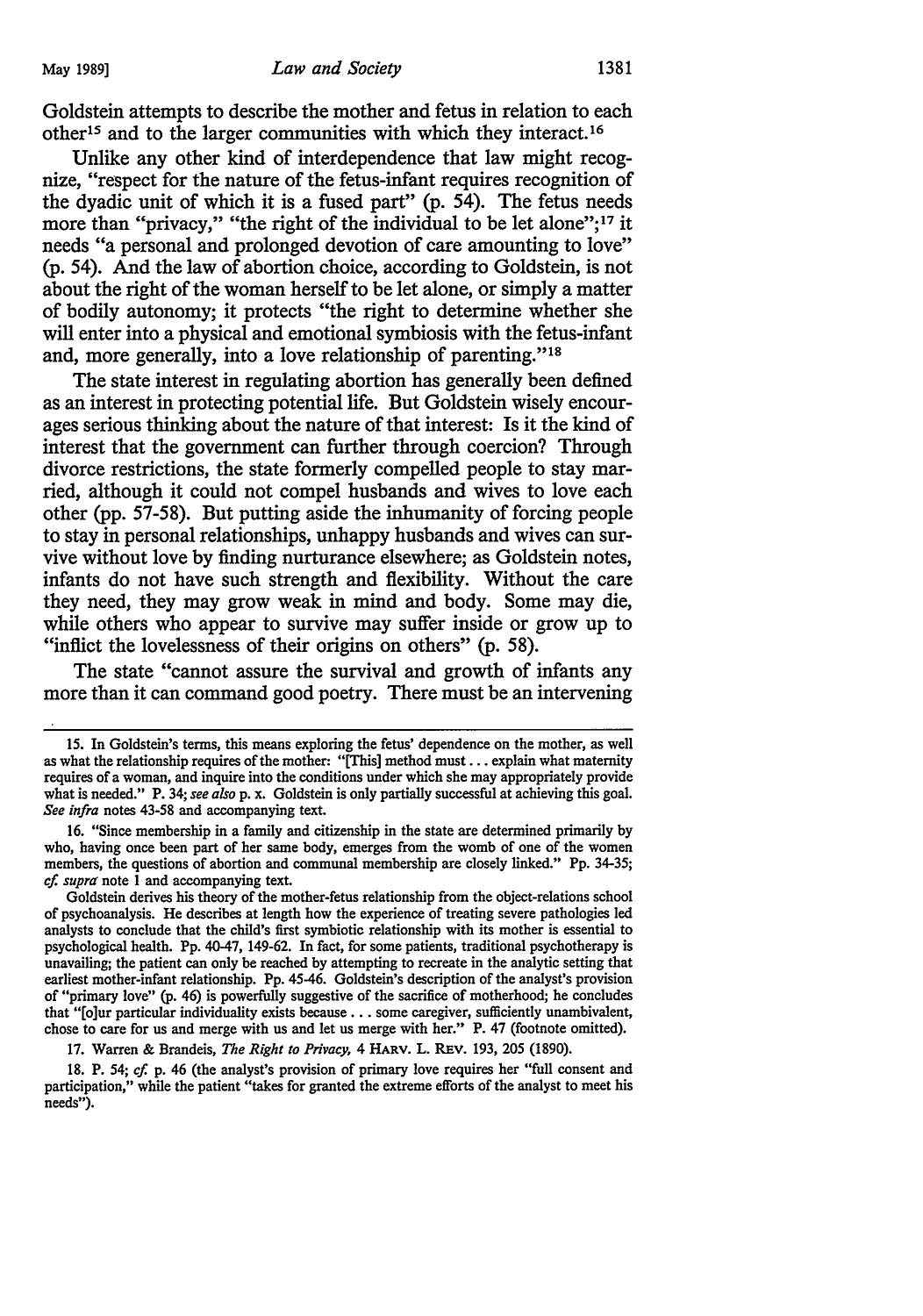act of human grace and creativity" (p. 58). Of course, not every child who would have been aborted will be abused, neglected, or harmed many, if not most, women care for the children they are compelled to bear. 19 But if the state decides to force women to nurture their unborn children, it will be using its power to exploit mothers, not to protect potential life. That power is the mother's alone (p. 59).

Since the woman's right, as defined by Goldstein, is to decide whether to commit herself to the mothering relationship  $-$  to make a "procreative decision" on behalf of the dyad (p. 59)  $-$  he portrays *Roe's* fetal viability standard as serving primarily to establish a reasonable period in which the woman can make that choice. Goldstein argues that, while the first trimester affords a sufficient period of choice for the overwhelming majority of women,<sup>20</sup> a longer period encompassing the second trimester is necessary to assure that the state does not unjustly discriminate against certain women in its protection of the mother-right.21

Goldstein urges those who have difficulty accepting the woman as the appropriate decision maker to take comfort in the interpersonal decisionmaking process that *Roe* set up (pp. 79-85). Even if the physician-patient dialogue the Court envisioned does not take place, the woman makes her decision in a social context that inhibits her ability to make an isolated decision based solely on her personal needs. Moreover, studies of abortion decision making suggest that women can and do engage in inner dialogue to examine what is best for the dyadic unit.22

### II. MASKED REALITIES

Goldstein's book is motivated by a sense that the current abortion debate has denied and masked an important reality: "the centrality to human existence of mother-love and the love for the mother" (p. 2). He suggests that "[a]n unmasking [of shared realities] might facilitate a reclamation of shared understandings among ongoing disputants" (p. 2). Yet in his effort to facilitate this reconciliation, Goldstein does

<sup>19.</sup> In a strictly legal sense, women are not currently compelled to bear unwanted children; *Roe v. Wade* makes abortion choice a constitutional right. In reality, however, the state does not assure women this right: for women who are indigent, for example, abortion may not be an option. *See* Harris v. McRae, 448 U.S. 297 (1980) (the right to privacy does not require that Medicaid fund medically necessary abortions); *see also* C. MACKINNON, *Privacy v. Equality: Beyond Roe v. Wade,* in FEMINISM UNMODIFIED 92, IOI (1987) ("The women in *Harris .* .• needed something to make their privacy effective."). Women may also feel compelled to bear unwanted children because of spousal or societal pressure against abortion.

<sup>20.</sup> More than 90% of all abortions occur within the first trimester. Pp. 60, 174-75 n.59.

<sup>21.</sup> *See* pp. 60-62 (some women, such as the very young, the emotionally stressed, the poor, the poorly educated, and women with irregular menses, may be unable to make a procreative decision until the second trimester).

<sup>22.</sup> P. 86; *see, e.g.,* Gilligan, *In a Different Voice: Women's Conceptions of Self and of Morality,* 47 HARV. Eouc. REv. 481, 489-509 (1977).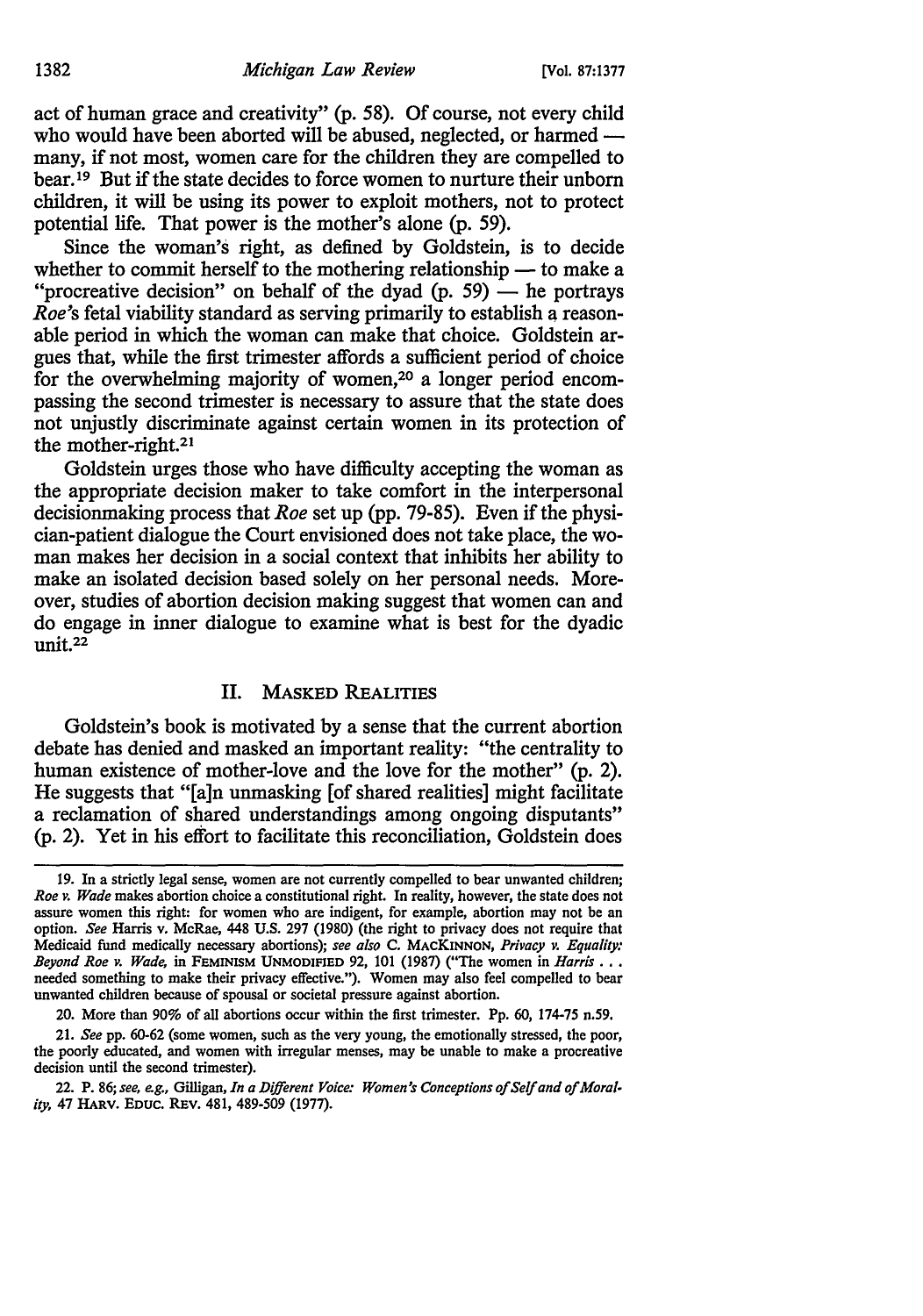some masking of his own, covering over some of the hard realities of women's lives that contribute to the fear and anger many women feel at the threat of losing abortion choice.

### A. *The Reality of Sex*

Some anti-abortion advocates see themselves, much like Goldstein sees himself, as offering an alternative to the atomistic individual rights rhetoric of pro-choice advocates. They base their argument on sex: the pregnant woman, because she has freely engaged in sexual intercourse, owes a duty to her fetus that she would not owe to a famous violinist to whom she had been hooked up as life support.<sup>23</sup> Goldstein responds by noting that this argument implies that "what the offspring needs the woman can simply be coerced to give" (p. 33). But this response is not enough; anti-abortion advocates might argue that they, unlike pro-choice advocates, do recognize a special relationship between mother and fetus  $-$  a relationship they would simply characterize differently than would Goldstein.

Goldstein's response is to argue for a more *realistic* characterization of women's experience: a legitimate good samaritan duty for pregnant women toward their fetuses is not possible without "an acceptable theory of the nature, rights, and obligations of sexuality" (pp. 14-15). However, he gives the problem only passing attention, simply outlining his view of what such a theory would look like:

(1) It would have to "justify, in light of a long history of abuse, the resulting double standard in which the burdens of procreation are imposed substantially on women."

(2) "It should acknowledge the instinctuality that makes sexuality driven and the natural and necessary, contribution sexuality makes to intimate association, personal identity, and the pleasure of life."

(3) It should "distinguish contraception from abortion."

(4) It ought to account for "a woman's different knowledge and capacities for consent to intercourse and procreation at different stages of her life."

(5) It should "excise the punitive motivation of those who would exploit and use children by treating them as a means to punish sexually active women  $\dots$ ." (p. 15.)

While the concerns on Goldstein's wish list are valid, his cursory treatment leaves them open to dismissal. For example, many antiabortion advocates have justified unequal imposition of the burdens of

<sup>23.</sup> The violinist analogy is derived from Judith Jarvis Thomson's celebrated defense of abortion choice. *See supra* note 3. For a pro-choice argument that Thomson's analogy is misframed, see C. MACKINNON, *supra* note 19, at 98-99 ("No woman who needs an abortion - no woman, period - is valued, no potential a woman's life might hold is cherished, like a gender-neutral famous violinist's unencumbered possibilities. The problems of gender are thus underlined here rather than solved, or even addressed.").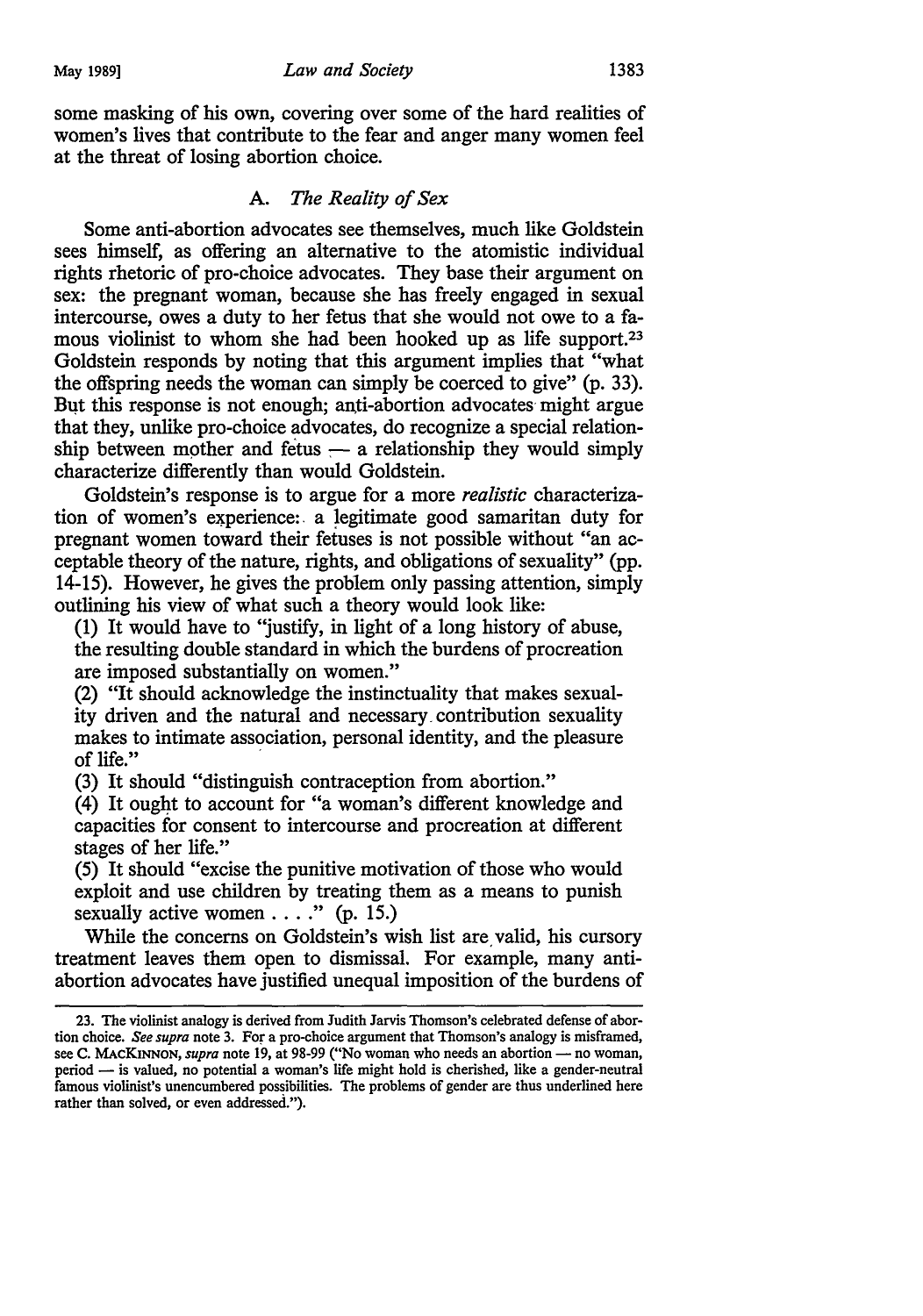procreation by pointing to the special role of motherhood. The idea is that men and women are "intrinsically different," that "men are best suited to the public world of work, and women are best suited to rear children, manage homes, and love and care for husbands. "24 It is only fitting, under this view, that women should bear the burdens of childrearing; men have other work to do. Additionally, anti-abortion advocates might dismiss Goldstein's list on the grounds that none of his concerns matter compared to the value of human life (that is, the fetus' life),<sup>25</sup> especially since the place of some of the items on his list is neither explained nor readily apparent.

Moreover, Goldstein's wish list only partially accounts for the reality of sex for women. It is not enough, for example, to argue that the motive for each act of intercourse does not always, or even often, include a "deep, complex, and realistic wish for and commitment to a child" (p. 57) — the woman's motive may not even have been to engage in sexual intercourse. Setting aside the question of rape as traditionally perceived<sup>26</sup> or even as legally defined,<sup>27</sup> sex in this society, as Catharine MacKinnon has aptly explained, takes place under conditions of gender inequality. Society  $-$  and the law  $-$  tell women that their motives are unimportant:

Feminism has found that women feel compelled to preserve the appearance  $-$  which, acted upon, becomes the reality  $-$  of male direction of sexual expression.... [This] is much of what men want in a woman... Rape ... is adjudicated not according to the power or force that the man wields, but according to the indices of intimacy between the parties. The more intimate you are with your accused rapist, the less likely a court is to find that what happened to you was rape. . . . If "no" can be taken as "yes," how free can "yes" be?<sup>28</sup>

Goldstein's list suggests that problems of "consent to intercourse and procreation" are all a matter of age and ability to understand implications (p. 15). But more and better statutory rape laws will not

<sup>24.</sup> K. LUKER, ABORTION AND THE POLITICS OF MOTHERHOOD 159-60 (1984) (exploring *the* differing world views of abortion activists). This, of course, raises the *issue* of how easily Goldstein's motherhood ideal can be perverted. *See supra* notes 43·68 and accompanying text.

<sup>25.</sup> *See, e.g.,* K. LUKER, *supra* note 24, at 161 (abortion is "intrinsically wrong because it takes a human life"); J. NOONAN, A PRIVATE CHOICE: ABORTION IN AMERICA IN THE SEVEN· TIES 171 (1979) ("the liberty of abortion ... consists in a freedom to knife, poison, starve, or choke a human being").

<sup>26.</sup> This is rape committed by "the armed stranger jumping from the bushes." S. EsTR1cH, REAL RAPE 8 (1987).

<sup>27. &</sup>quot;A man commits rape when he engages in intercourse ..• with a woman not his wife; by force or threat of force; against her will and without her consent." *Id.* 

<sup>28.</sup> C. MACKINNON, *supra* note 19, at 95; *see also* MacKinnon, *Feminism, Marxism, Method, and the State: Toward Feminist Jurisprudence,* 8 SIGNS 635, 650 (1983) [hereinafter MacKinnon, *Toward Feminist Jurisprudence]:* 

Women are socialized to passive receptivity . . . . Sexual intercourse may be deeply unwanted - the woman would never have initiated it --• yet no force may be present.  $\ldots$  If sex is normally something men do to women, the issue is less whether there was force and more whether consent is a meaningful concept.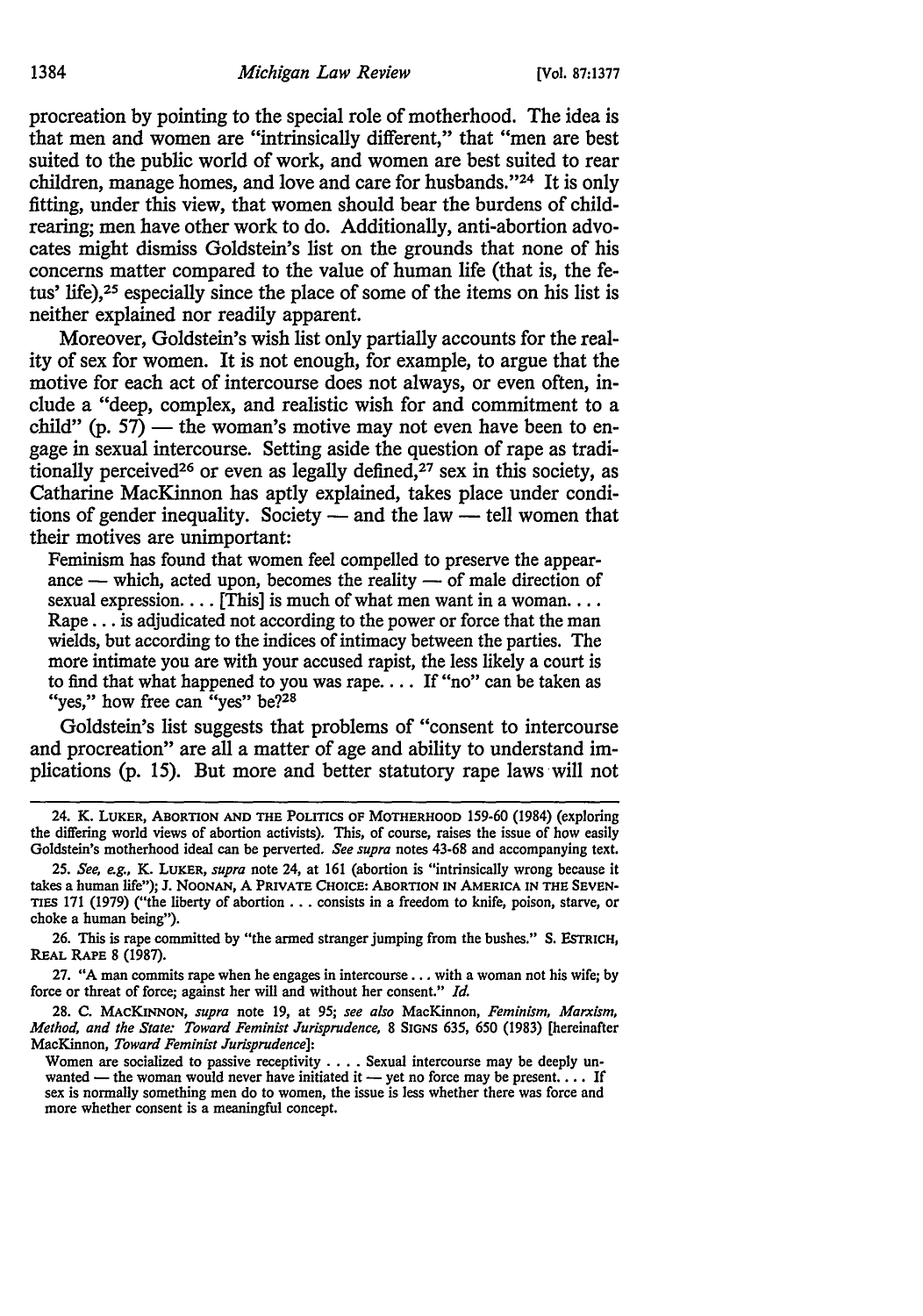solve the problem of women's lack of power over their sexual lives. Sixteen-year-old girls may or may not be especially helpless, but "they  $-$  and women as a group  $-$  are systematically dominated by men as a group."29 Statutory rape laws may then be part of our society's tendency to pretend that "sexual intercourse is normally equal."<sup>30</sup>

Disappointingly, Goldstein summarily dismisses these arguments: The "strong claim" that "heterosexual intercourse under patriarchy may not be deemed the free will of the woman ... does not and will not win broad assent  $\dots$ ." (pp. 13-14). Why the controversial nature of these feminist arguments justifies ignoring them is unexplained  $$ unless they are simply too politically loaded to fit into Goldstein's conciliatory effort. His dismissal of such an important aspect of feminist theory, in contrast to his generally respectful attitude toward women, calls into question his commitment to "explain what maternity requires of a woman" (p. 34); surely the burdens of mothering are exacerbated where children are conceived under conditions of female powerlessness and ambivalence.<sup>31</sup> The societal belief that good sex "just happens"  $-$  at the direction of the man<sup>32</sup>  $-$  inhibits women from taking control over their sexual encounters. A woman may feel unable even to interrupt sex to insert a diaphragm, $33$  much less express a wish not to have sex at all. Under these conditions, finding out she is pregnant may tum the woman's confusion and ambivalence into despair. Whether the man stands by her or not, the woman is faced with a range of socially weighted choices: abortion, suicide, adoption, 34 or rearing a child alone.<sup>35</sup>

Goldstein appears to miss the ways in which the feminist construction of sexuality might support his arguments for a reasonable period of choice. MacKinnon's "strong claim" in fact leads to the same conclusion that Goldstein reaches in concern for the dyad: that the wo-

31. *See generally* A. RICH, *supra* note 1, at 11-12, 256-80. Rich notes that "where women always entered heterosexual intercourse willingly ... there would be no 'abortion issue.' And in such a society there would be a vast diminishment of female self-hatred  $-$  a psychic source of many unwanted pregnancies." *Id.* at 269.

32. *See* text accompanying note 28.

33. MacKinnon notes that women often do not use birth control because "[u]sing contraception means acknowledging and planning the possibility of intercourse, accepting one's sexual availability, and appearing nonspontaneous." C. MACKINNON, *supra* note 19, at 95. But "[s]ex doesn't look a whole lot like freedom when it appears normatively less costly for women to risk [abortion,] an undesired, often painful, traumatic, dangerous, sometimes illegal, and potentially life-threatening procedure than to protect themselves in advance." *Id.* 

34. Goldstein's book contains a valuable discussion of the sacrificial love required of women who give their children up for adoption after the nine-month-long nurturing relationship of pregnancy. *See* pp. 63-70.

35. *See* A. RICH, *supra* note l, at 12.

<sup>29.</sup> Olsen, *Statutory Rape: A Feminist Critique of Rights Analysis,* 63 TEXAS L. REv. 387, 428 (1984).

<sup>30.</sup> *Id.* Olsen's article contains an interesting analysis of the ways in which statutory rape laws may both help and hurt women. *Id.* at 401-32.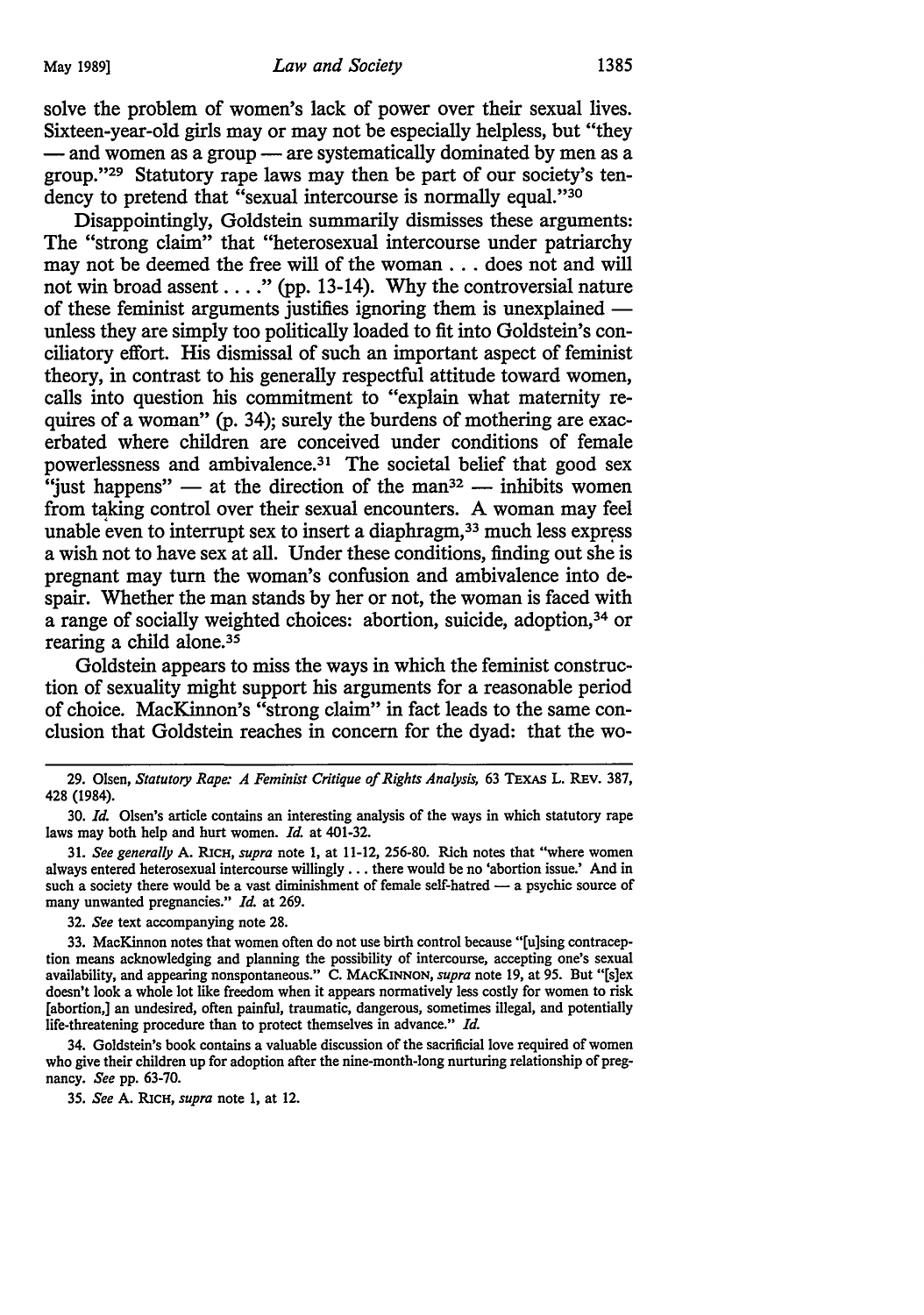man is the relevant decisionmaker regarding abortion. In a world in which women do not control the conditions of sex  $-$  or of mother $ing^{36}$  — what women really need is for the state to assure them a real choice in the matter.<sup>37</sup> The various proposed exceptions to an abortion prohibition38 are therefore problematic: If the state cannot be trusted to determine when a woman has been raped,<sup>39</sup> it likewise cannot be trusted to determine when the conditions of her pregnancy justify the choice of abortion. Thus, Goldstein's view that the state is not in a position to make a decision on behalf of the fetus is bolstered by the feminist argument that the state is not in a position to make a decision on behalf of the woman — and yet he ignores this argument.

To the extent that our sensibilities are offended by the prospect of late abortions (because the woman has, inadvertently or otherwise, fostered the fetus-infant's reliance on her care), Goldstein's arguments against denying women second-trimester abortions suggest that the humane solution is not to prohibit later abortions entirely, but to empower women to choose early in their pregnancies.40 Likewise, feminists suggest that if society is worried about women using abortion as contraception, it ought to make adequate and accessible contraception a "genuine social priority."41 Here again, feminist explorations of women's lack of control over sexuality reinforce Goldstein's arguments: If the state is concerned about the wisdom of women's abortion decisions, it must empower them to make wise decisions, not make their

38. *See supra* text accompanying note 7.

39. No one expresses this better than MacKinnon:

Most women get the message that the law against rape is virtually unenforceable as applied to them .... [W]e have not "really" been raped if we have ever seen or dated or slept with or been married to the man, if we were fashionably dressed or are not provably virgin, if we are prostitutes, if we put up with it or tried to get it over with ..•. Even women who know we have been raped do not believe that the legal system will see it the way we do. We are often not wrong.

MacKinnon, *Toward Feminist Jurisprudence, supra* note 28, at 651.

40. Pp. 59-62, 176-77 n.62.

41. A. RICH, *supra* note 1, at 269. For a discussion of the ways in which society discourages women from using contraception, see *supra* note 33.

<sup>36.</sup> *See* Ruddick, *Maternal Thinking,* 6 FEMINIST STUD. 342, 343-44 (1980).

<sup>37.</sup> MacKinnon argues that the privacy 'doctrine as construed in the abortion decisions fails to secure real reproductive choice for women because it reaffirms and reinforces the public/ private split, in which personal and family choices are considered completely separable from the public world of work and government. *See generally* C. MACKINNON, *supra* note 19; Olsen, *The Family and the Market: A Study of Ideology and Legal Reform,* 96 HARV. L. REV. 1497 (1983). The liberal ideal of privacy operates on the assumption that, as long as the public sphere does not intrude, autonomous individuals interact freely and equally in the private sphere. "In this view, no act of the state contributes to - hence should properly participate in - shaping the internal alignments of the private or distributing its internal forces." C. MACKINNON, *supra* note 19, at 99-100. Thus, the right to privacy is "the right to be let alone." *See supra* note 17 and accompanying text. But in practice, "letting women alone" very often leaves them without reproductive choice. The right of privacy then ends up being "a right of men 'to be let alone' to oppress women one at a time." C. MACKINNON, *supra* note 19, at 102. Goldstein criticizes the traditional conception of privacy as similarly insensitive to the needs of the fetus. *See supra* text accompanying notes 17 & 18.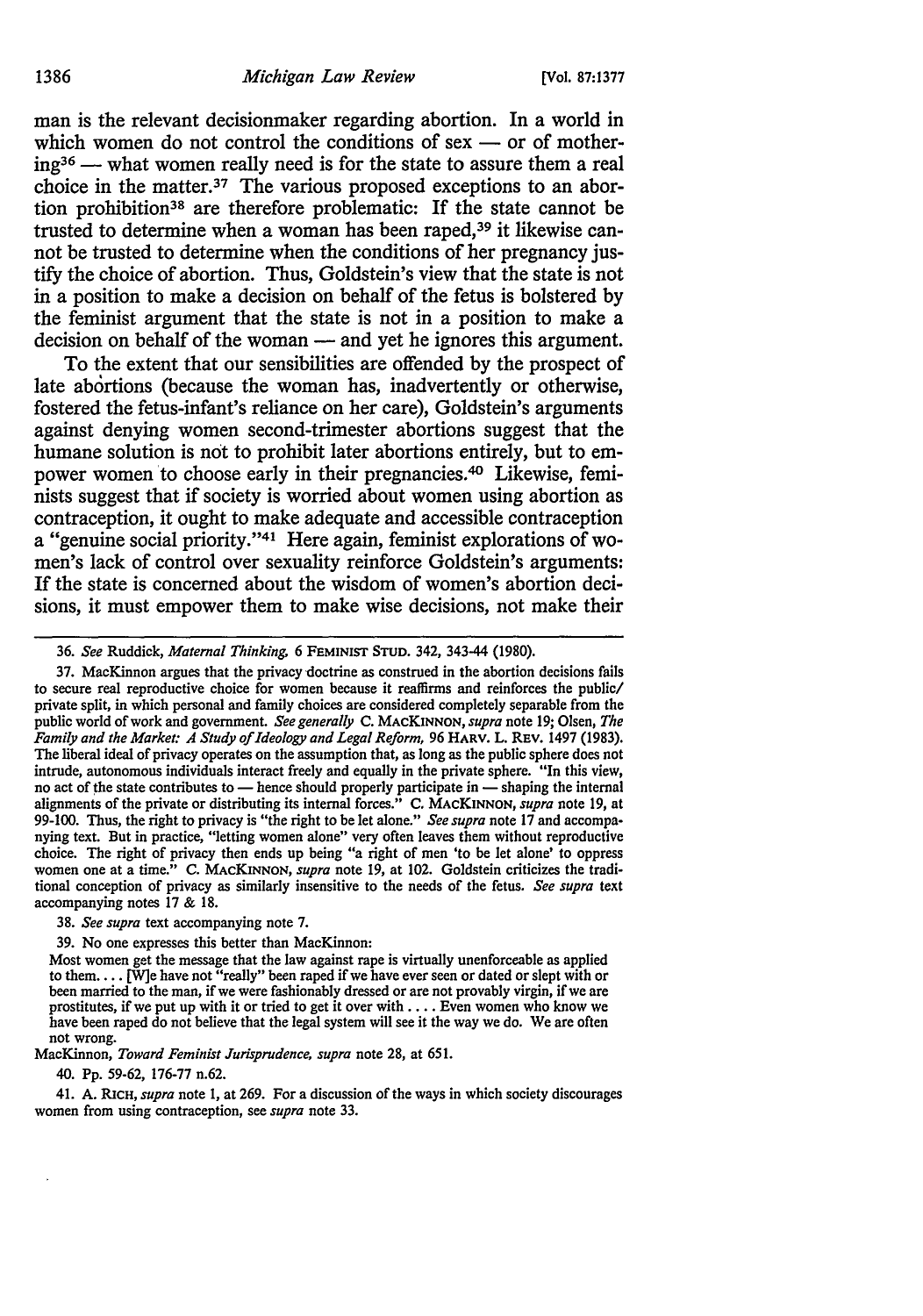decisions for them. 42

### B. *The Reality of Motherhood*

In order to "accord[] the pregnant woman a privileged position as dyadic representative," Goldstein says he must claim "a privileged status for biological motherhood in human procreation" (p. 65). He derives this status, in part, from "the reinforcing support of the religious, mythological, and group-psychological history of our culture, which creates special maternal meanings ... and commits women (as it commits men) to certain social uses" (p. 65). But these meanings have been oppressive to women, as revealed by the uses to which they have put women as compared to men.43 If Goldstein's view requires that we enshrine the historical meanings of motherhood, ahortion rights will depend on the continuance of gender oppression. Goldstein never sufficiently defines these meanings to account for this possibility, nor does he distinguish his motherhood ideal from that of the anti-abortion movement.

Goldstein's insensitivity to this problem is evident on many fronts. For instance, he identifies the 1973 Supreme Court as a champion of an "integrated and whole view of motherhood," which he says "is consistent with the idea of 'mother' that, as a general matter in health, we tend to hold  $-$  and hold our mothers to."<sup>44</sup> This "integrated and whole view" identifies the burdens of pregnancy and child care as "a unitary concept" (p. 66), inevitably interconnected. But if these are the meanings to which Goldstein is hearkening, his theory is very dangerous indeed. The burdens of pregnancy and child care *are* tied together in this society - but not toward an integrated and whole view of motherhood. This sacred calling of patriarchy — women's "natural" role, $"^{45}$  — has required women to remain "essentially unquestioning and unenlightened"<sup>46</sup> and rendered them largely powerless to control the conditions in which their children grow.47 As Sara Ruddick has explained, "Children confront and rely upon a powerful maternal presence only to watch her become the powerless woman in front of the father, the teacher, the doctor, the judge, the landlord  $-$  the

46. A. RICH, *supra* note 1, at 43.

47. Ruddick, *supra* note 36, at 343.

<sup>42.</sup> *Cf. infra* text accompanying notes 52-53.

<sup>43.</sup> A good introduction to this history, should one be needed, can be found in A. RICH, *supra* note 1.

<sup>44.</sup> P. 66 (footnote omitted). MacK.innon has a somewhat different interpretation of what the Supreme Court had in mind in *Roe:* "Reproduction is sexual, men control sexuality, and the state supports the interest of men as a group .... [Abortion was legalized because] the interests of men as a social group converged with the definition of justice embodied in law in what I call the male point of view." C. MACKINNON, *supra* note 19, at 97.

<sup>45.</sup> *See, e.g.,* K. LUKER, *supra* note 24, at 160-63 (anti-abortion activists believe that the traditional emotional and social division of labor is both "appropriate and natural").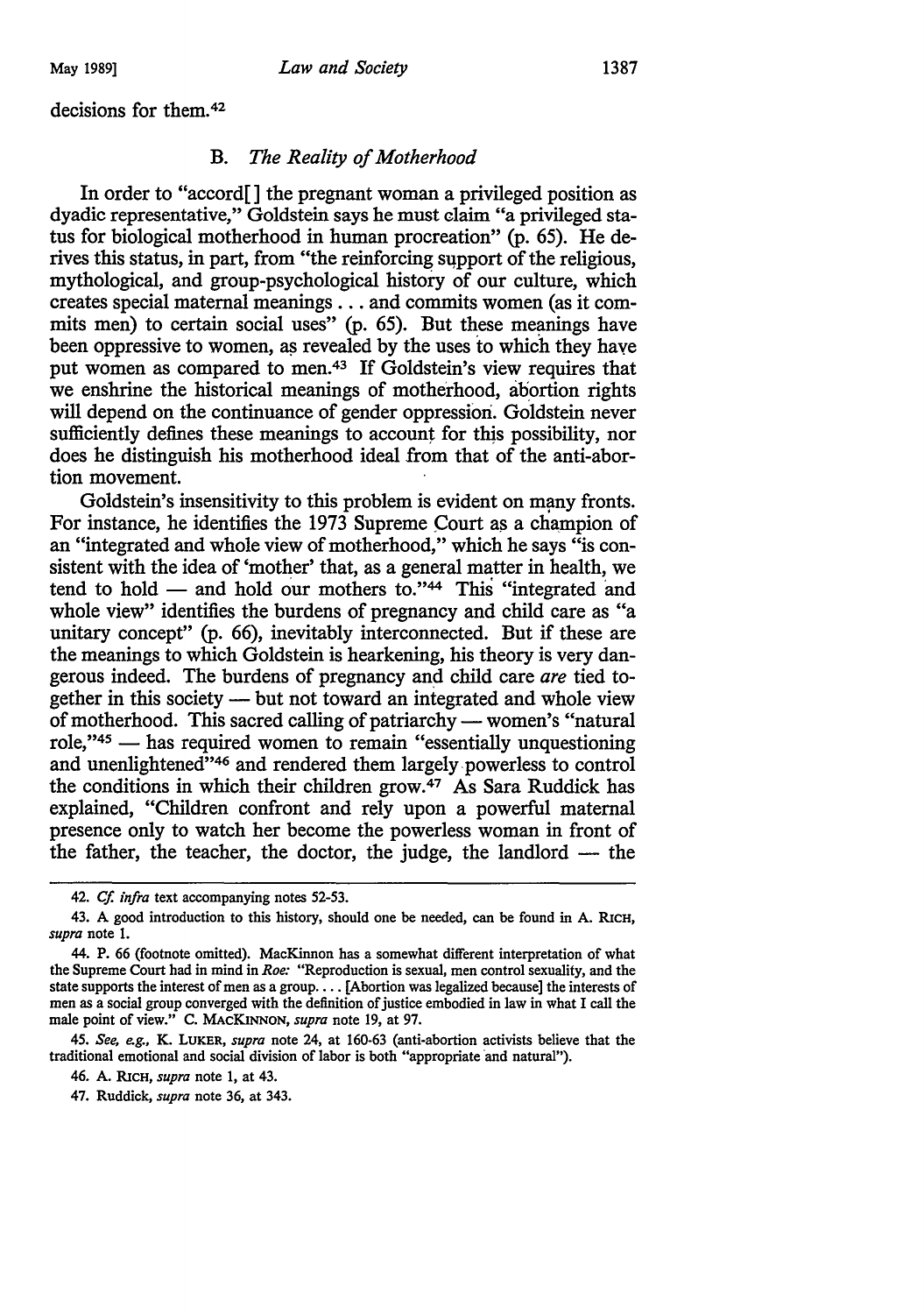world."48

Our culture idealizes the stresses of mothering as if they were inevitable. 49 But in reality, a mother's unavoidable powerlessness against the dangers of illness and death is exacerbated by "avoidable social powerlessness,"50 which Adrienne Rich eloquently describes:

[T]he absence of social benefits for mothers; the inadequacy of child-care facilities in most parts of the world; the unequal pay women receive as wage-earners, forcing them often into dependence on a man; the solitary confinement of "full-time motherhood"; the token nature of fatherhood, which gives a man rights and privileges over children toward whom he assumes minimal responsibility; ... the burden of emotional work borne by women in the family  $-$  all these are connecting fibers of this invisible institution [of motherhood] .... 51

Much of the selflessness required of mothers is imposed not by their children but by a society that, for all its talk of the glories of motherhood, doesn't give mothers much help.<sup>52</sup> The sufferings of poor women are particularly heartbreaking: "The state makes it easier for a mother on welfare to obtain a sterilization than to keep warm in winter, find child care, or provide nourishing meals for her children."<sup>53</sup> If we hold to the societal myth that motherhood is not a matter of choice, but is a high calling imposed on women by natural law and physiology, then we can rest easy; these problems are not our concern. But then we are left to wonder whether we can trust women to their "mere unaided virtue" (p. 73). What about aiding their virtue? If we want women to *choose* to be mothers, then we must take some responsibility for why women get abortions, and make it easier for them to choose motherhood. This would require a true reverence for what mothers do, and a collective recognition of responsibility for minimizing the sacrifices of motherhood since, as Goldstein points out, "[t]he larger community's interest in the next generation is realized through the woman's decision  $\ldots$  to bear her child" (p. x).

Of course, motherhood as traditionally perceived is not without its joys — the love and trust of one's child, the feeling of accomplishment that comes with nurturing her growth, the shared pleasure with other women, the gratitude and pride of one's mate.54 Nor is it without utility: as Goldstein points out, it does assure the child that someone will make his care a primary concern (p. 66). But at what cost? Goldstein worries that analyzing too closely why motherhood deserves a

52. *See infra* notes 59-65 and accompanying text.

<sup>48.</sup> *Id.* 

<sup>49.</sup> A. RICH, *supra* note 1, at 276.

<sup>50.</sup> Ruddick, *supra* note 36, at 343.

<sup>51.</sup> A. RICH, *supra* note l, at 276-77.

<sup>53.</sup> T. SHAPIRO, POPULATION CONTROL POLITICS: WOMEN, STERILIZATION, AND REPRO-DUCTIVE CHOICE 189 (1985).

<sup>54.</sup> *See* Ruddick, *supra* note 36, at 344; *cf. infra* note 68.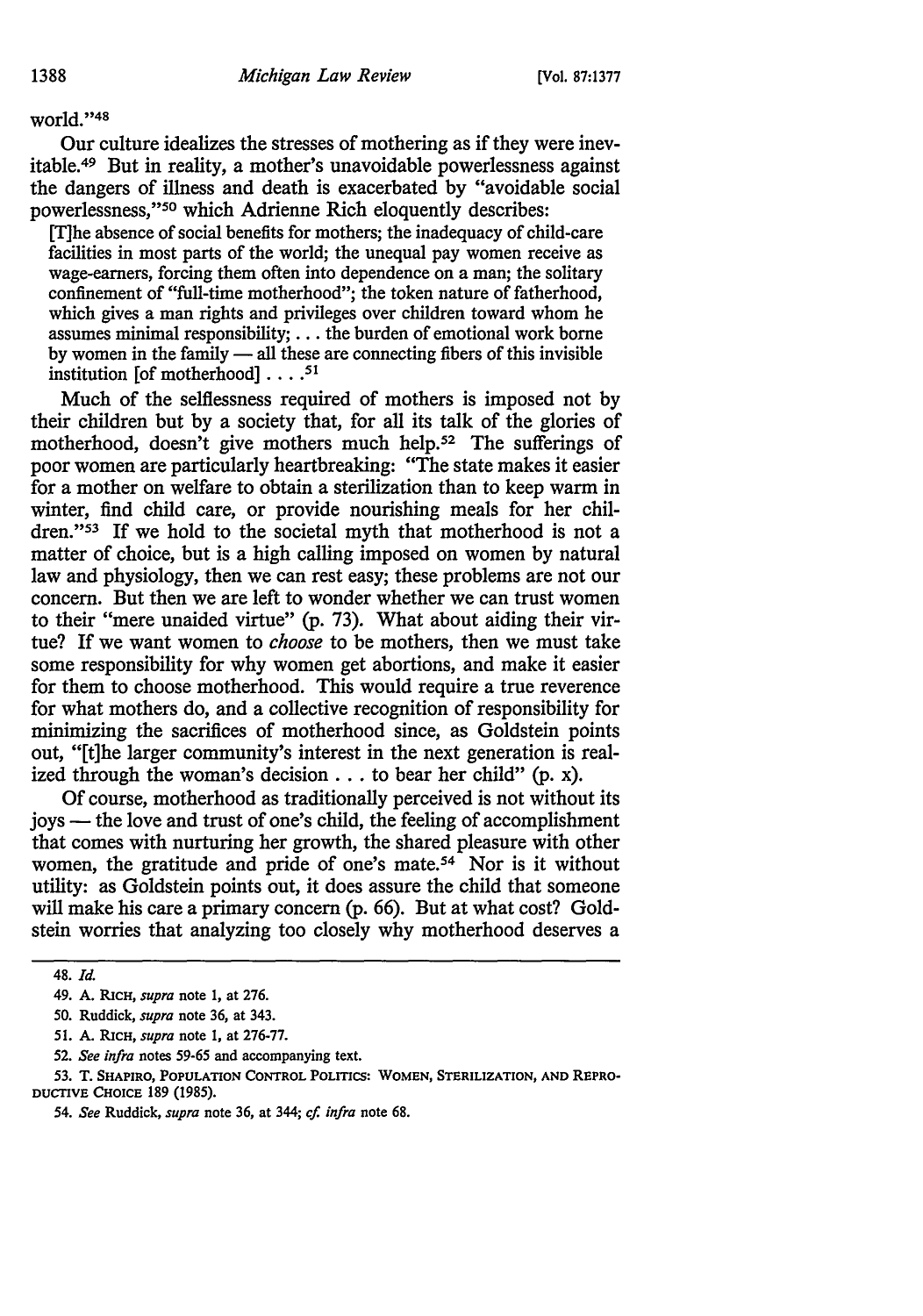privileged position will somehow induce "a mistaken belief that one can immediately constitute an alternative system that would equally assure offspring a continuity of committed care" (p. 197 n.91). But such statements suggest that he, like anti-abortion activists, is ultimately concerned about the interests of offspring, regardless of the costs to women. At the very least, he is shutting his eyes to the dangers of his view. Some rethinking of society's view of motherhood is surely necessary, and is well within Goldstein's reach.

Goldstein's few attempts to deal with this problem are unsatisfying. He claims at one point not to be idealizing motherhood at all, noting that "it is exceedingly hard and often unrewarding work" (p. 69), yet his appeal to broad cultural meanings contradicts this claim. 55 He criticizes the substantial disparity of the pre-Roe regime's imposition of good samaritan duties on women as compared to men (pp. 15, 28), yet fails to note that in many people's minds, this is part of the glory of motherhood. 56

Moreover, Goldstein's attempts to anticipate anti-abortion opposition to his appeal are infected with a tendency to build bridges at inappropriate times. His characterization of abortion clinic protestors as attempting to "represent" the silent fetus in the decision-making process and to "encourage" the woman's "generative potential" (p. 87) glosses over the violence of their intrusions on women's private pain and the broader, more troubling implications of their appeals to the ideal of motherhood. 57 He blandly characterizes those who worry that no line can be drawn between abortion and infanticide<sup>58</sup> as seeking to deny or repress "human ambivalence." Goldstein's response is dispassionate: the most sensible way to deal with ambivalence is to give people a reasonable period in which to make a decision, and then to hold them to that decision. After all, "there does not appear to be a substantial basis for crediting the anxiety that maternal hostility is so uncontrolled and so without affirmative and counterbalancing love as to require the most rigid repression" (p. 71).

Goldstein's gentlemanly response to infanticide alarmists again obscures the oppressiveness of their appeal to the motherhood ideal: The idea that motherhood means "absolute dedication to each and every

58. Abortion and infanticide are said to be indistinguishable under the view that motherhood must mean "absolute dedication to each and every child." P. 71 (quoting 3 B. HARING, THE LAW OF CHRIST 209 (1966)).

*<sup>55.</sup>* P. 65. Idealizing motherhood need not mean claiming that it is all rewards and no work. In fact, the traditional ideal of motherhood speaks vaguely of its "joys and pains" — without questioning the origin of the "pains." A. RICH, *supra* note 1, at 276.

<sup>56.</sup> *See id.* at 43, 168-69.

<sup>57.</sup> *See, e.g.,* K. LUKER, *supra* note 24, at 163 ("pro-life people .•. see tenderness, morality, caring, emotionality, and self-sacrifice as the exclusive province of women; and if women cease to be traditional women, who will do the caring, who will offer the tenderness?"); J. NOONAN, *supra*  note 25, at 190 (the exercise of abortion liberty is "a betrayal of the most paradigmatic of trusts, that which entrusts to a mother the life of her helpless child").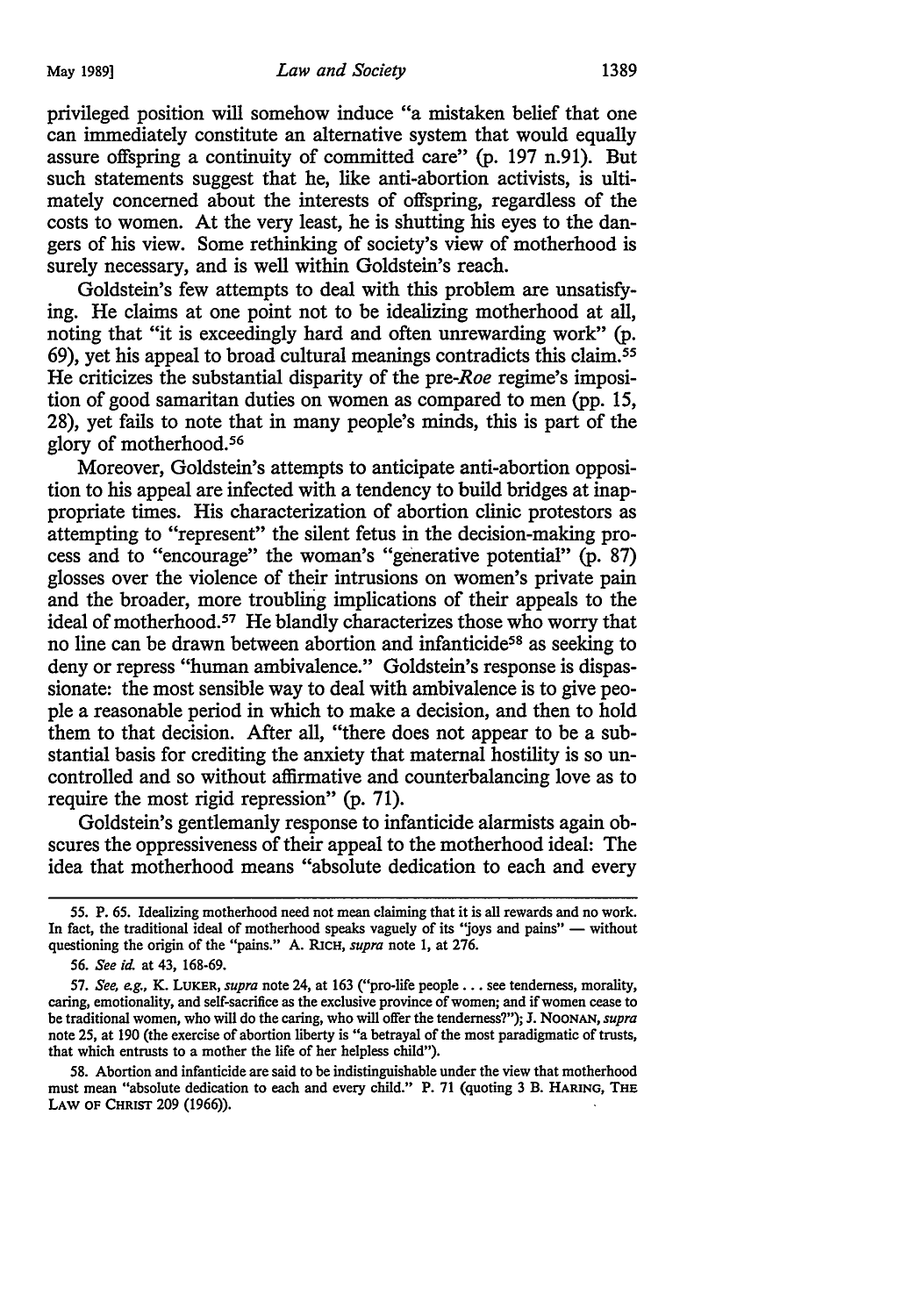child" has made many mothers feel like failures.<sup>59</sup> He also obscures the misogyny and matriphobia inherent in their arguments. The implication is that women cannot be trusted with abortion choice because we fear they are *not* as selfless as we expect mothers to be  $-$  in other words, the motherhood ideal of complete selflessness is supposedly "natural," yet it must be enforced. Thus, on the one hand, women are the villains of the abortion debate because they are violating their true nature, refusing to embrace their sacred role, and, on the other hand, Surgeon General Everett Koop has asked, as if the answer were self-evident, "I wonder how many of us would be here today if someone had the option of not feeding us as newborns?"<sup>60</sup>

Such rhetoric reflects a deep societal ambivalence stemming from the realization that each of us has been dependent on women for our very existence. Adrienne Rich has noted that "[t]here is much to suggest that the male mind has always been haunted by the force of the idea of *dependence on a woman for life itself,* the son's constant effort to assimilate, compensate for, or deny the fact the he is 'of woman born.' "<sup>61</sup> Sara Ruddick traces the problem to the conjunction of maternal power and powerlessness: "A child's rageful disappointment in its powerless mother, combined with resentment and fear of her powerful will, may account for the matriphobia so widespread in our society as to seem normal."62 One way of dealing with this fear and resentment is to tell women - as does the anti-abortion movement -"You *owe* life to your children," just as we tell our mothers, "You *owe*  us unconditional love."<sup>63</sup>

62. Ruddick, *supra* note 36, at 343.

<sup>59.</sup> The burden of maternal guilt plagues women, who feel they can never measure up to the ideal: "Am I doing what is right? Am I doing enough? Am I doing too much?" A. RICH, *supra*  note 1, at 223. Recalling her days as the mother of three small children, Adrienne Rich remem· bers being "haunted by the stereotype of the mother whose love is 'unconditional' •.•. " *Id.* at 23. She recounts a conversation about this with her now-adult son, who marveled that "You seemed to feel you ought to love us all the time. But there *is* no human relationship where you love the other person at every moment." Rich explained to her son that "women - above all, mothers - have been supposed to love that way." *Id.* 

<sup>60.</sup> P. 71 (quoting Koop, *The Road to Auschwitz,* in R. REAGAN, ABORTION AND THE CON· SCIENCE OF THE NATION 59 (1984)).

<sup>61.</sup> A. RICH, *supra* note 1, at 11. Rich notes that we know less about the effect on culture of this realization among women, since women have had less control over the makings of patriarchal culture. *Id.* 

<sup>63.</sup> The trial court opinion in the *Baby M* "surrogate mother" case is a stunning example of the motherhood ideal's potential to betray women. Mary Beth Whitehead undertook the surrogate mothering contract out of a desire to "[give] the most loving gift of happiness to an unfortu· nate couple," and then found that she could not bear the thought of giving up her child. *In re* Baby M, 525 A.2d 1128, 1142 (N.J. Super. 1987). In her battle to keep the child, she naively argued that she ought to win custody because, after all, she was the child's mother. 525 A.2d at 1147. And what mother would not die rather than entrust the care of her child to a stranger? Nevertheless, the trial court repeatedly characterized her behavior as obsessive, and terminated her parental rights. 525 A.2d at 1151-56, 1167-70. "Mrs. Whitehead loved her children too much ...• Too much Jove can smother a child's independence." 525 A.2d at 1168. In the words of the appellate court {which affirmed the ruling of custody to the father but overruled the termi·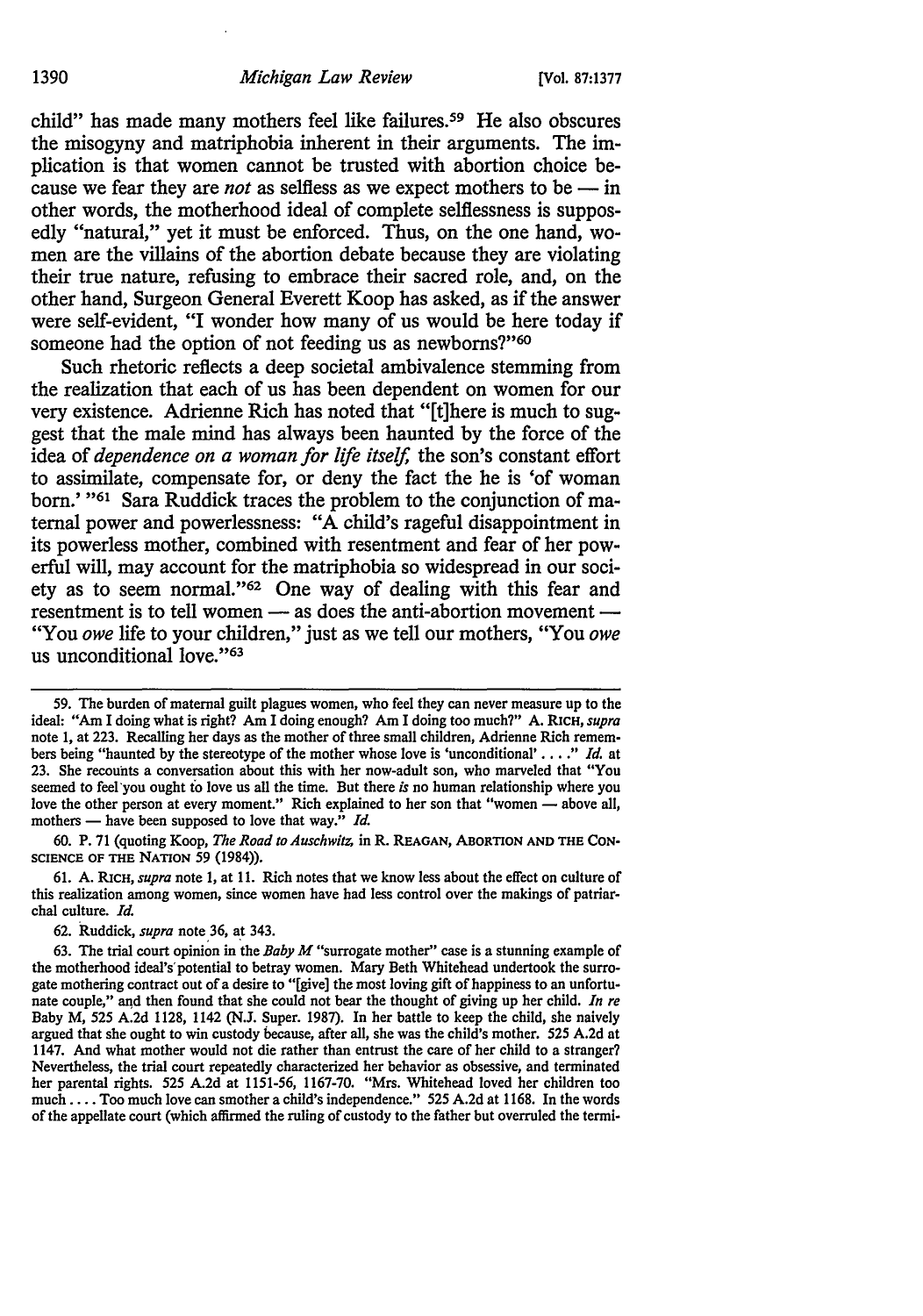The distrust of women that lies behind arguments that they should be denied abortion choice represents society's unwillingness to accept responsibility for the oppressive conditions of motherhood. In extreme cases, these conditions drive women to violence. Adrienne Rich has recounted the example of Joanne Michulski, whose muffied pleas for help in dealing with the stresses of raising eight children, basically without the support of her husband, were ignored until she slaughtered her two youngest children with a butcher knife. 64 The newspapers speculated after the fact that the incident was the result of a failure of county mental health services. But Rich wonders if the real problem is that the *expectations* laid on Joanne Michulski and countless other mothers are "insane." "Instead of recognizing the institutional violence of patriarchal motherhood, society labels those women who finally erupt in violence as psychopathological."<sup>65</sup> If the motherhood ideal of complete selflessness is "natural," women like Joanne Michulski are simply freaks of nature. Their failures do not implicate us in any way.

Goldstein never admits that anti-abortion advocates idealize motherhood, and because he does not go to any real lengths to distinguish his motherhood ideal from theirs, one cannot know how such idealization can lead to two such different results. Are Goldstein and the antiabortion activists simply reaching different conclusions from the same ideal, or is there a difference in the content of Goldstein's ideal that leads him to argue for, not against, abortion choice?

One can read *Mother-Love and Abortion* to favor a motherhood ideal that is more respectful of women, particularly since Goldstein recognizes throughout that the sacrificial love required of mothers means that society cannot force this commitment on women. Such a recognition is integral to an alternative motherhood ideal, as is an appreciation of the miracle that so many women *do* choose to make sacrifices for their children, even in this imperfect society. 66 The ideal should also account more satisfactorily for the place of fathers in the lives of their children. 67 And it should treat motherhood as not *just* a

66. *Cf* p. 59 ("many women, although not all, tend to care for the children they are compelled to bear"). Sara Ruddick has taken heart in the fact that, "despite the inevitable trials and social conditions of motherhood, [mothers] are often effective in their work." Ruddick, *supra*  note 36, at 344.

On that day, there will be no more "Fathers," no more people of either sex who have power over their children's lives and moral authority in their children's world, though they do not do the work of attentive love. There will be mothers of both sexes who live out a transformed maternal thought in communities that share parental care  $-$  practically, emotion-

nation of Mrs. Whitehead's parental rights), "[A] perfectly fit mother was expected to surrender her newly born infant, perhaps forever, and was then told she was a bad mother because she did not." *In re* Baby M, 109 N.J. 396, 459, 537 A.2d 1227, 1259 (1988). That was what "unconditional love" required of this mother.

<sup>64.</sup> A. RICH, *supra* note 1, at 256-58.

<sup>65.</sup> *Id.* at 263; *see also id.* at 277-78.

<sup>67.</sup> Ruddick's vision of this is particularly compelling: